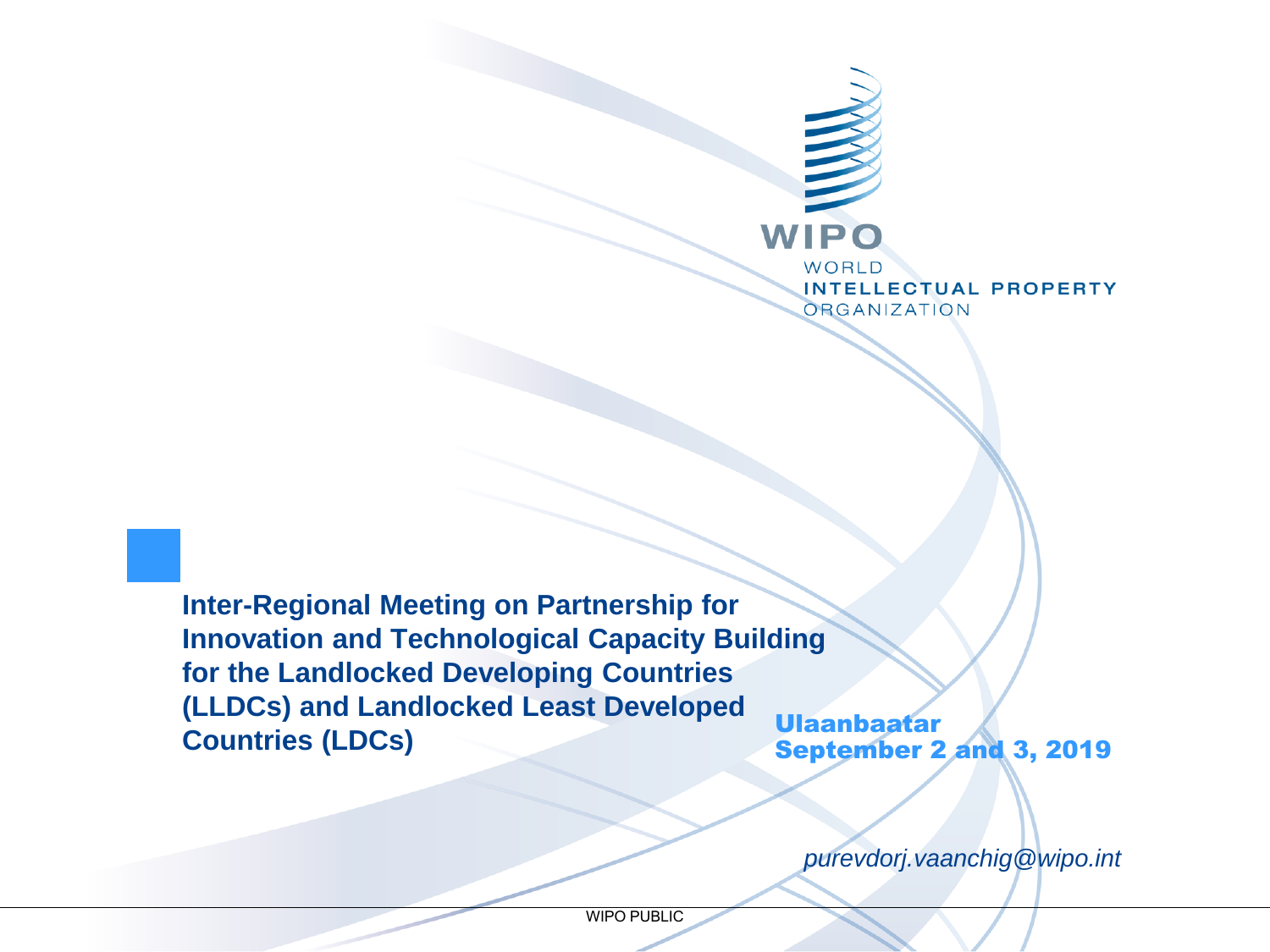Inter-Regional Meeting on Partnership for Innovation and Technological Capacity Building for the Landlocked Developing Countries (LLDCs) and Landlocked Least Developed Countries (LDCs)

*"Using IP as a Tool for Development and Economic Competitiveness"* 

**"The main impact on development, the direct impact, is through innovation and creative and cultural production. And these, of course, are the reasons for which we have intellectual property."** 

> *Dr. Francis Gurry, WIPO Director General at the "International Conference on IP and Development" , May 2019*

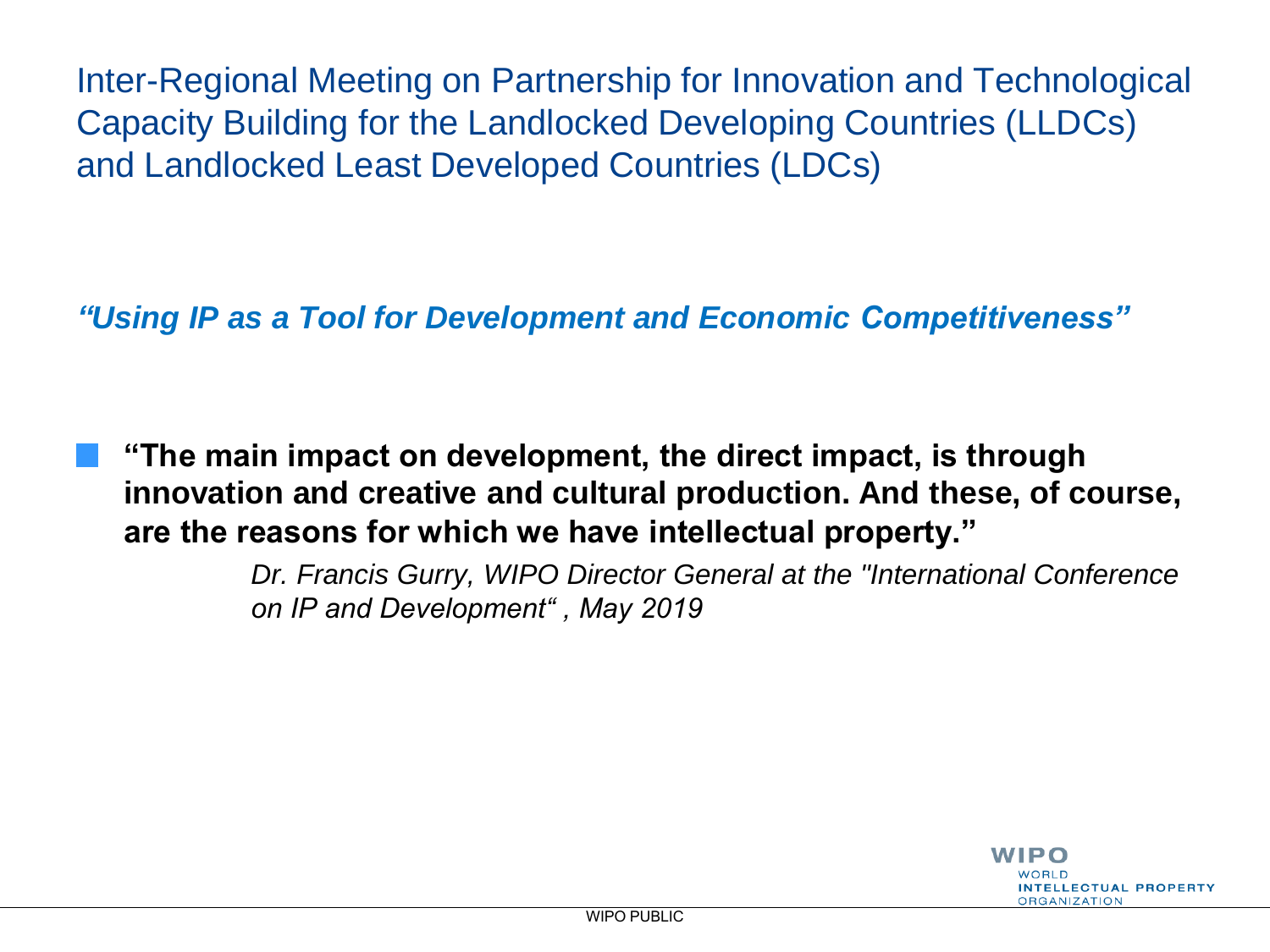# Using IP as a Tool for Development and Economic **Competitiveness**

**Intellectual Property protects the competitive advantage that is conferred by innovation**

**Key IP tools for protecting innovative and creative works:**

**Patents, utility models** 

**Copyrights**

**Trademarks, Industrial Designs and Geographical Indications**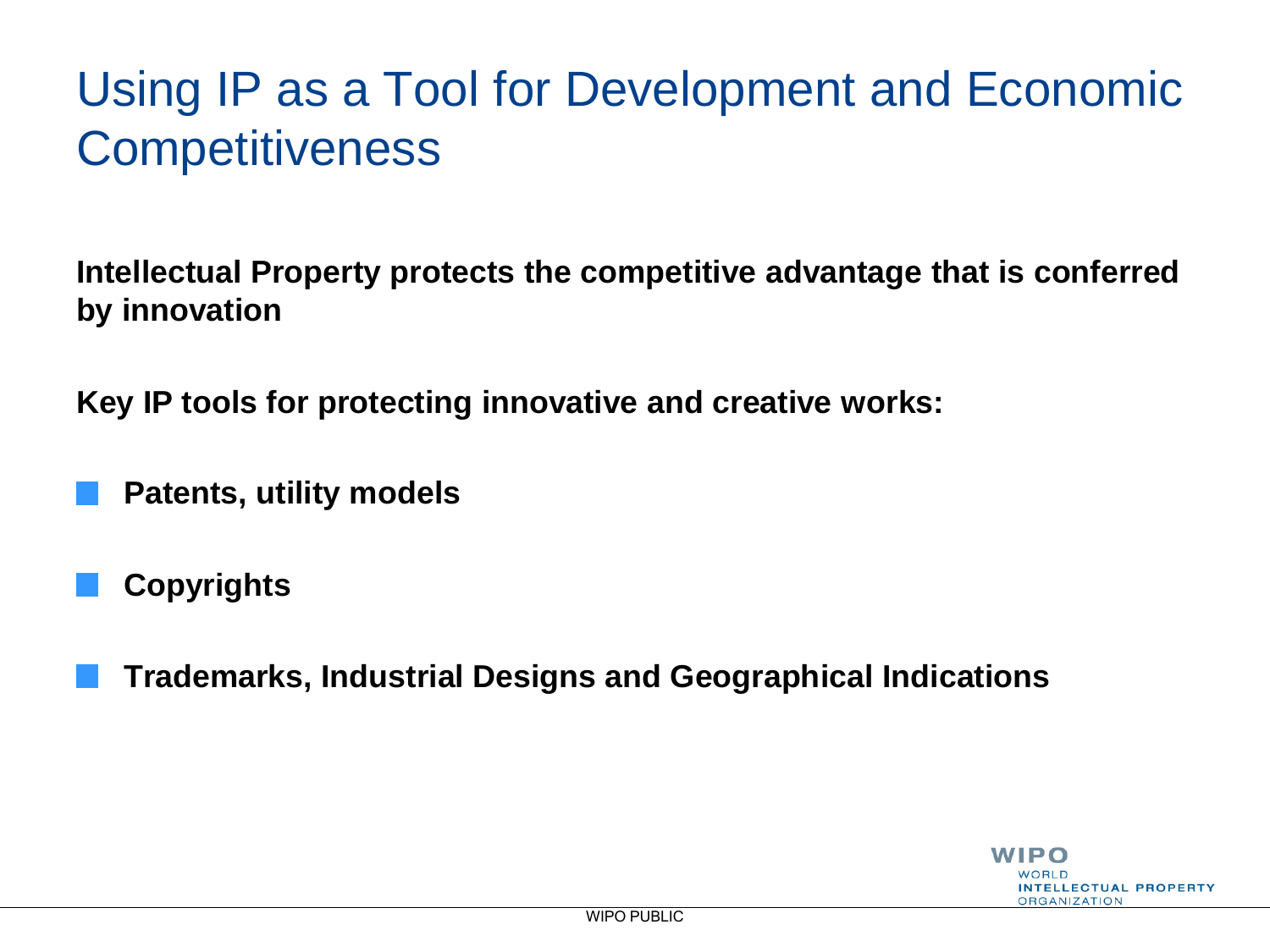### Role of IP in fostering Innovation

- **Intellectual property (IP) is at the center of the innovation which leads to growth and competitiveness**.
- **IP incentivizes innovation**
- **Enables technology markets**
- **Plays a key role in enhancing competitiveness of technology-based enterprises**
- **IP can facilitate mobilizing resources for innovation projects**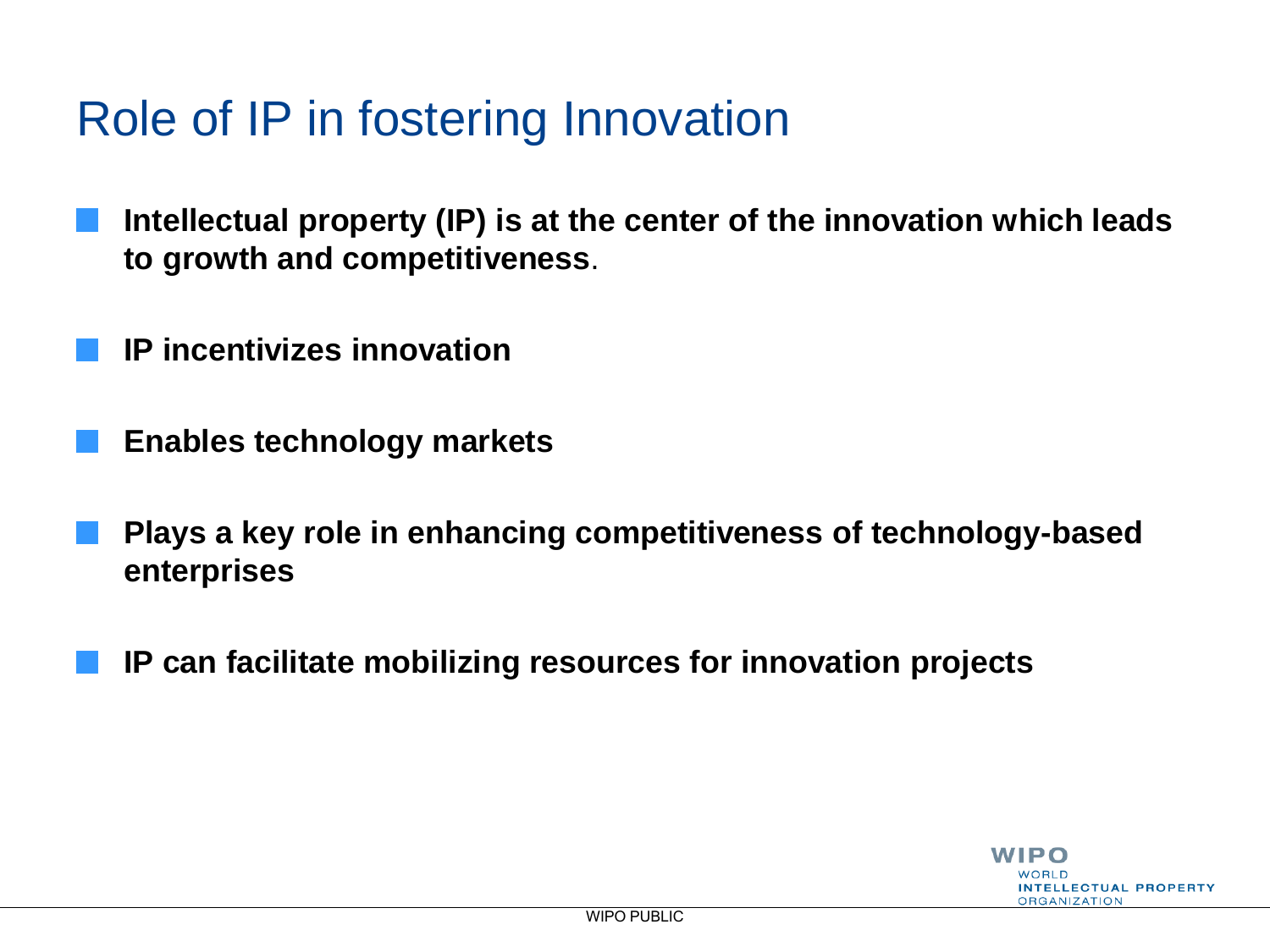### **Patents**

**An efficient patent system contributes to the stimulation of innovation in three main ways:**

- **Exclusive right to work an invention for a limited period of time constitutes an important incentive.**
- **Protects the inventor against uncontrolled competition from those who have not undertaken the initial financial risk or investment.**
- **Provides the framework for the collection, classification and dissemination of the richest collection of technological information existing in the world today.**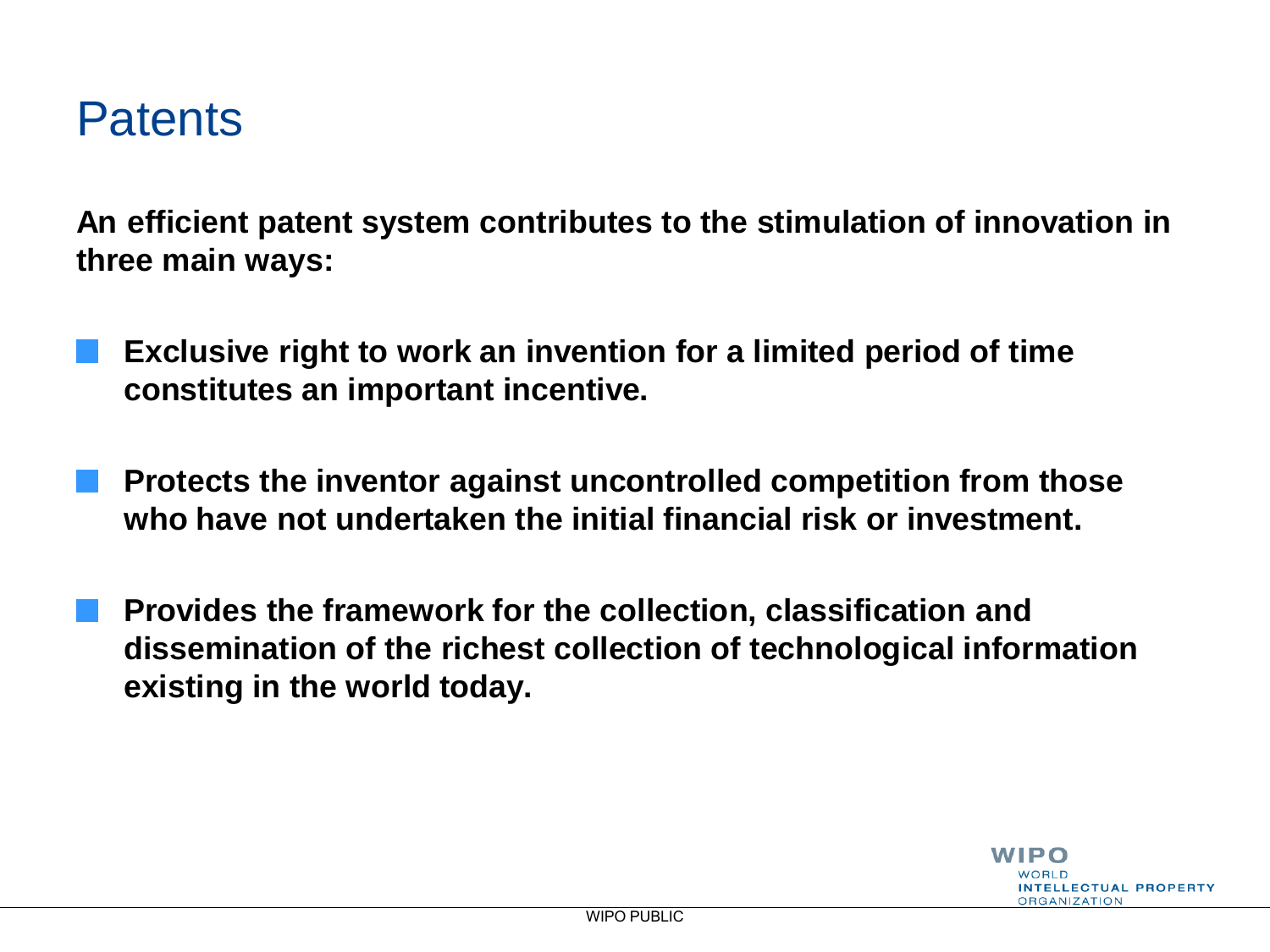### **Patents**

- **Patent information can assist users to:**
	- **Avoid duplicating research and development effort**
	- **Determine the patentability of inventions**
	- **Avoid infringing other inventors' patents**
	- **Exploit technology from patent applications that were not granted, are not valid in certain countries, or from patents that are no longer in force**
	- **Gain intelligence on the innovative activities and future direction of business competitors**
	- **Improve planning for business decisions such as licensing, technology partnerships, and mergers and acquisitions**
	- **Identify key trends in specific technical fields of public interest and inform policy planning**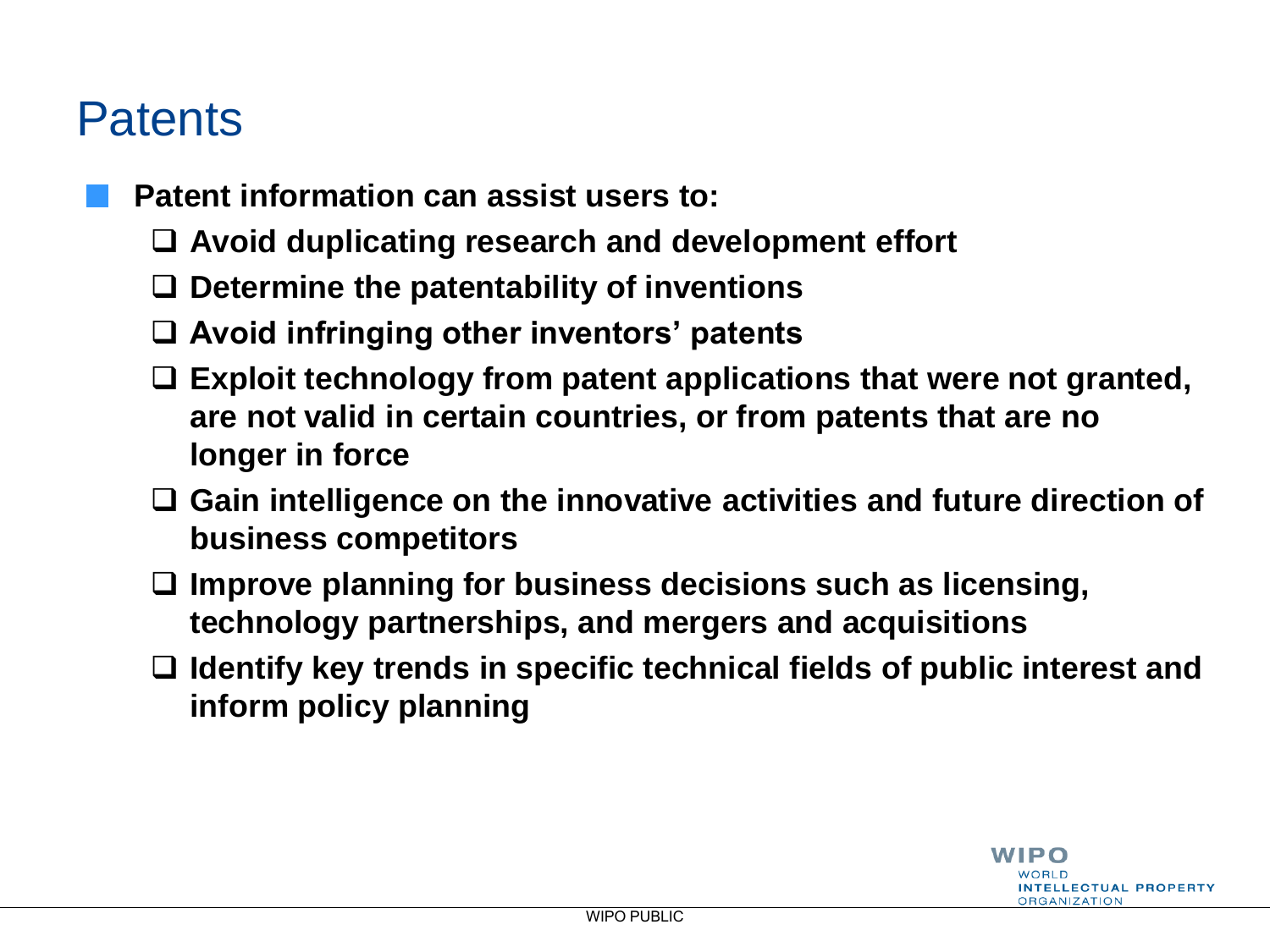

- **A state of the art search through patent documents helps to identify the past solutions to a technical problem.**
- **Patent literature discusses advantages and disadvantages of using a particular process or design.**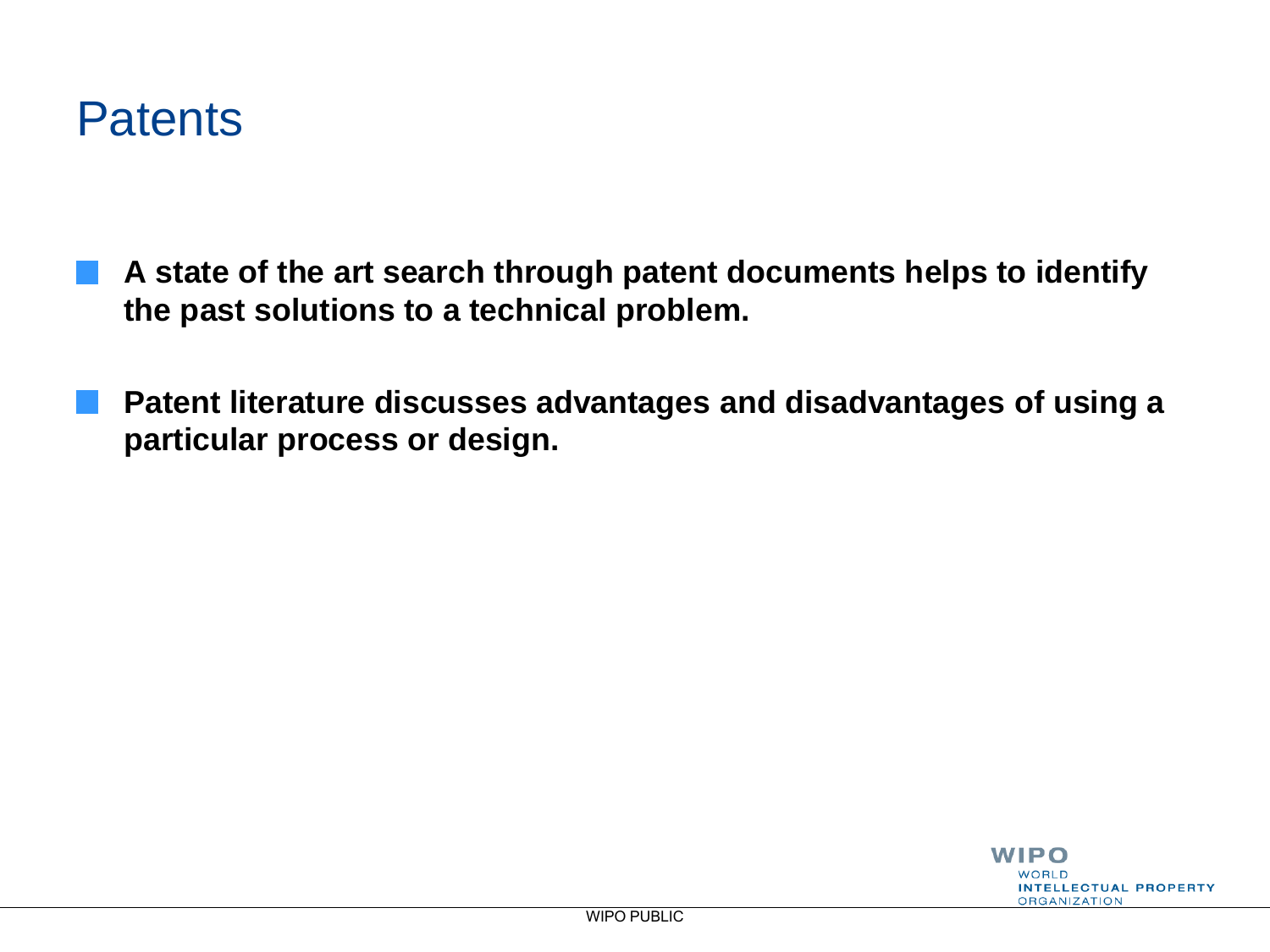### Utility models

- **Compared with patents, utility model systems have less stringent requirements, have simpler procedures and shorter term of protection**
- **Provides protection of "minor inventions" through a system similar to the patent system.**
- **Minor improvements of existing products may have an important role in a local innovation system, which is more attractive to micro, small and medium size enterprises (MSMEs)**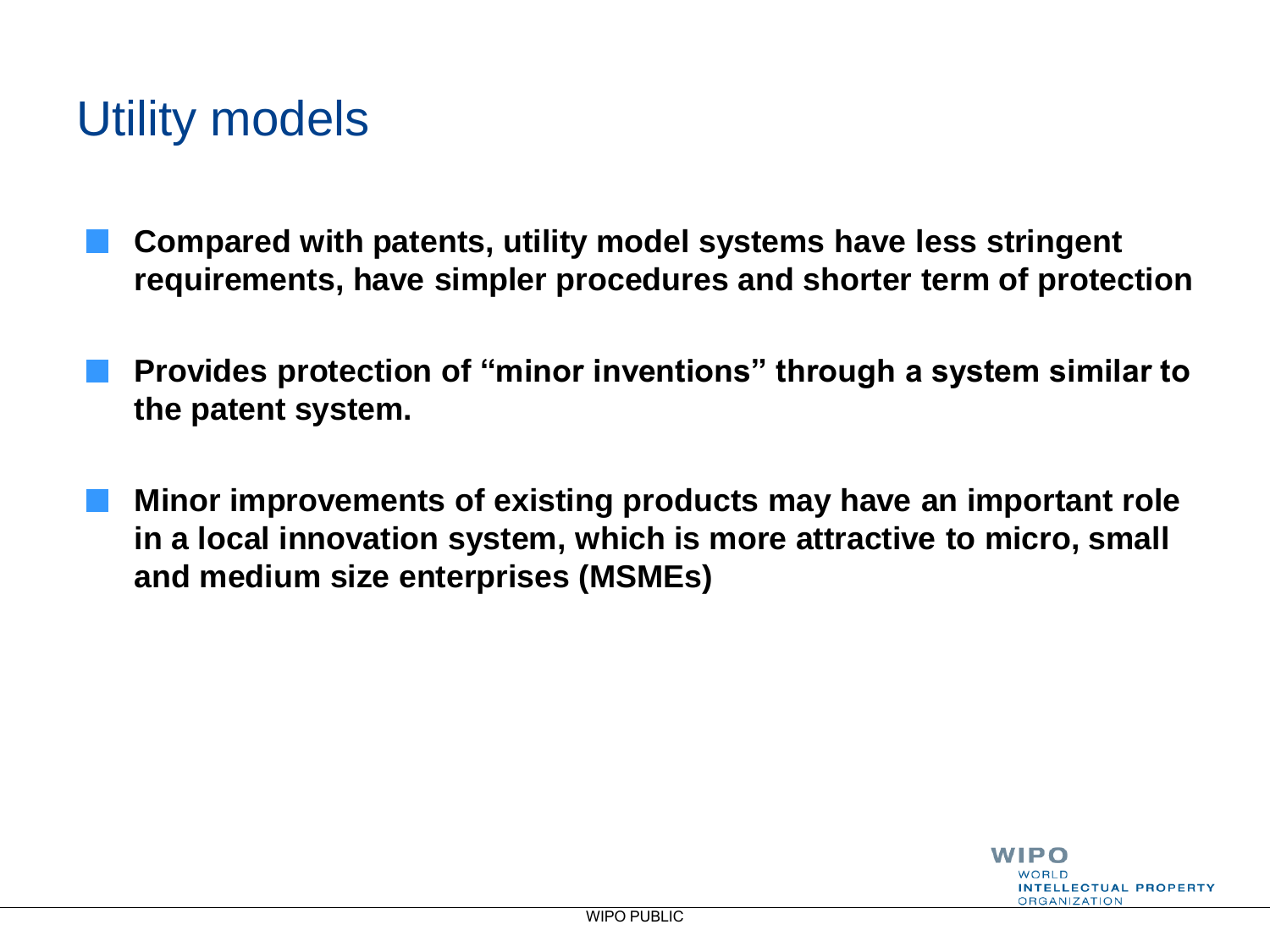# **Copyrights**

- **Copyright (or author's right) is a legal term used to describe the rights that creators possess over their literary and artistic works.**
- **Works covered by copyright range from books, music, paintings, sculpture, and films, to computer programs, databases, advertisements, maps, and technical drawings and etc.** 
	- **Enables the rights holders to have a control over the use of their works and derive economic benefits.**
	- **Promotes creativity and contributes to economic and social development.**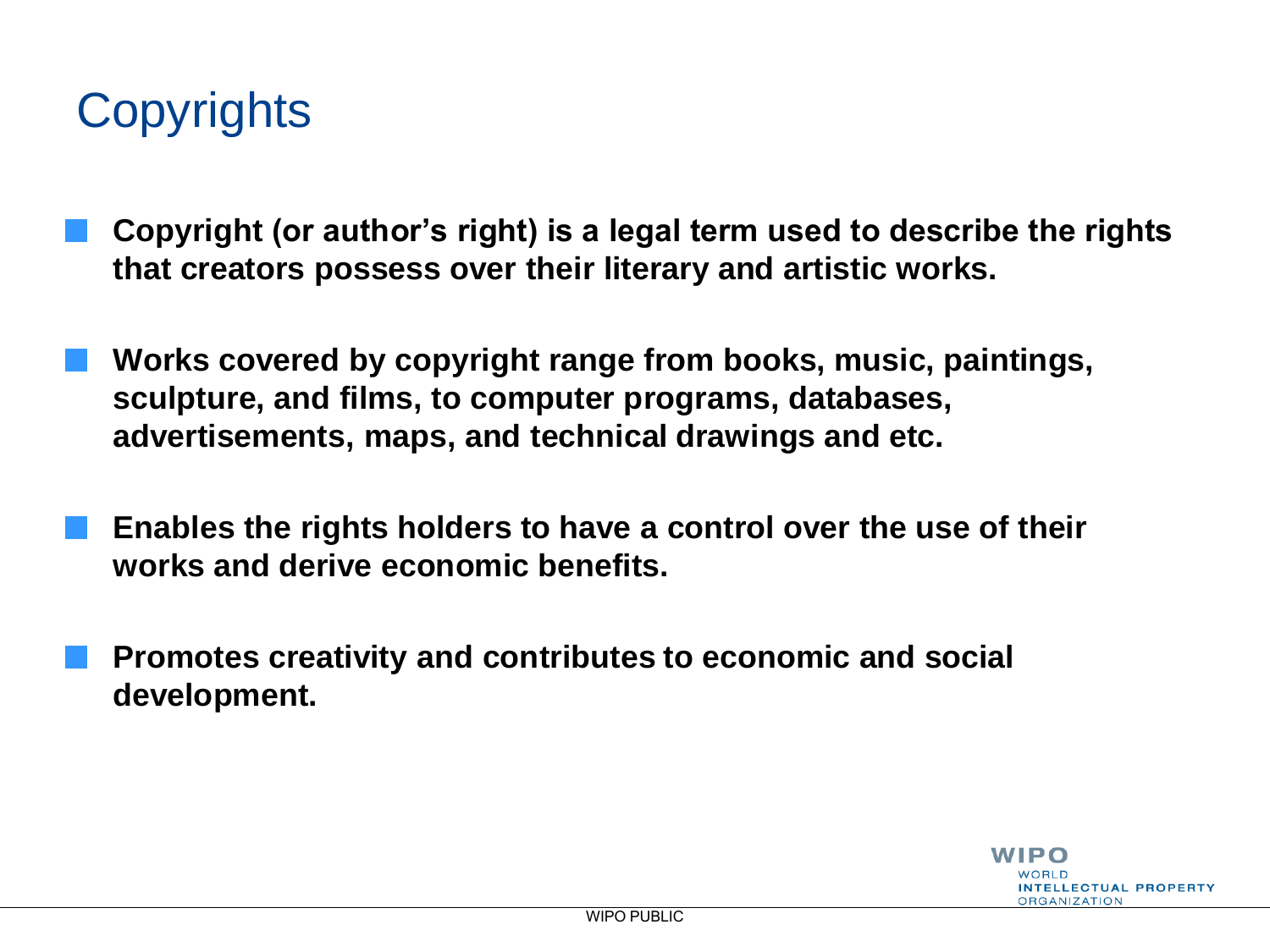

- **WIPO has undertaken activities to support countries in the collection of evidence on the economic performance of the copyright industries and on establishing the impact that copyright has had on them.**
- **While a number of projects seek to develop methodological advice and guidance to member states and stakeholders in undertaking studies, others are providing assistance in training, policy development and research in the economics of copyright.**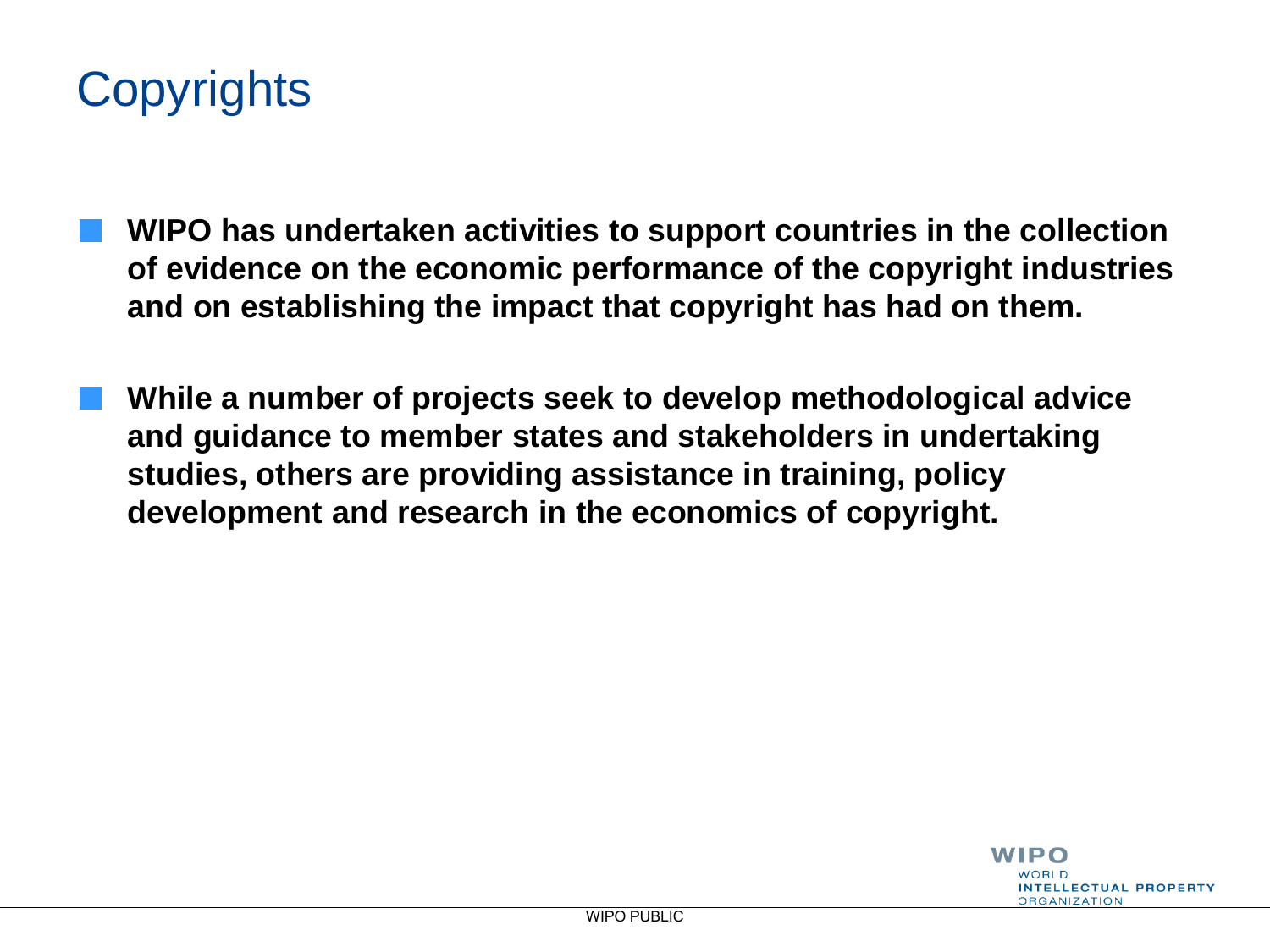#### *WIPO Guide on Surveying the Economic Contribution of the Copyright-Based Industries, Revised 2015 Edition*

*(The WIPO guidelines were developed on the basis of best international practices by a group of renowned economists. The guidelines have been implemented in over 40 countries around the world and their improvement continues with the experience gained.)*

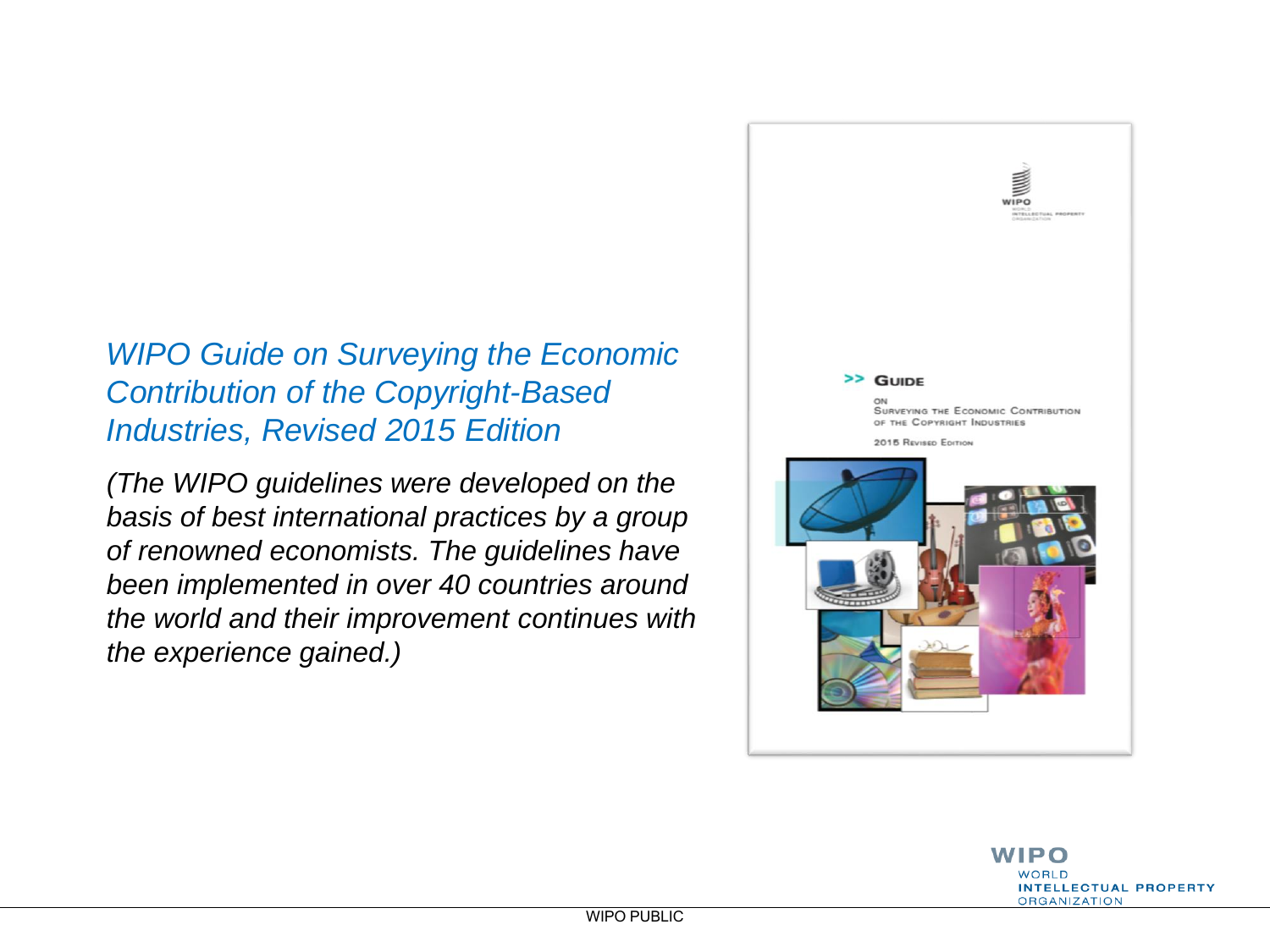### **Trademarks**

- **Trademarks are signs that distinguish goods or services according to their market origin.**
- **A trademark delivers to any potential consumer a specific information: the product or service bearing that sign originates (i.e. have been produced or marketed) from a certain firm.**
- **Denominative marks: for instance, Coca Cola, Pepsi® for beverages or BMW® for cars.**



WIPO **JOBI D INTELLECTUAL PROPERTY ORGANIZATION**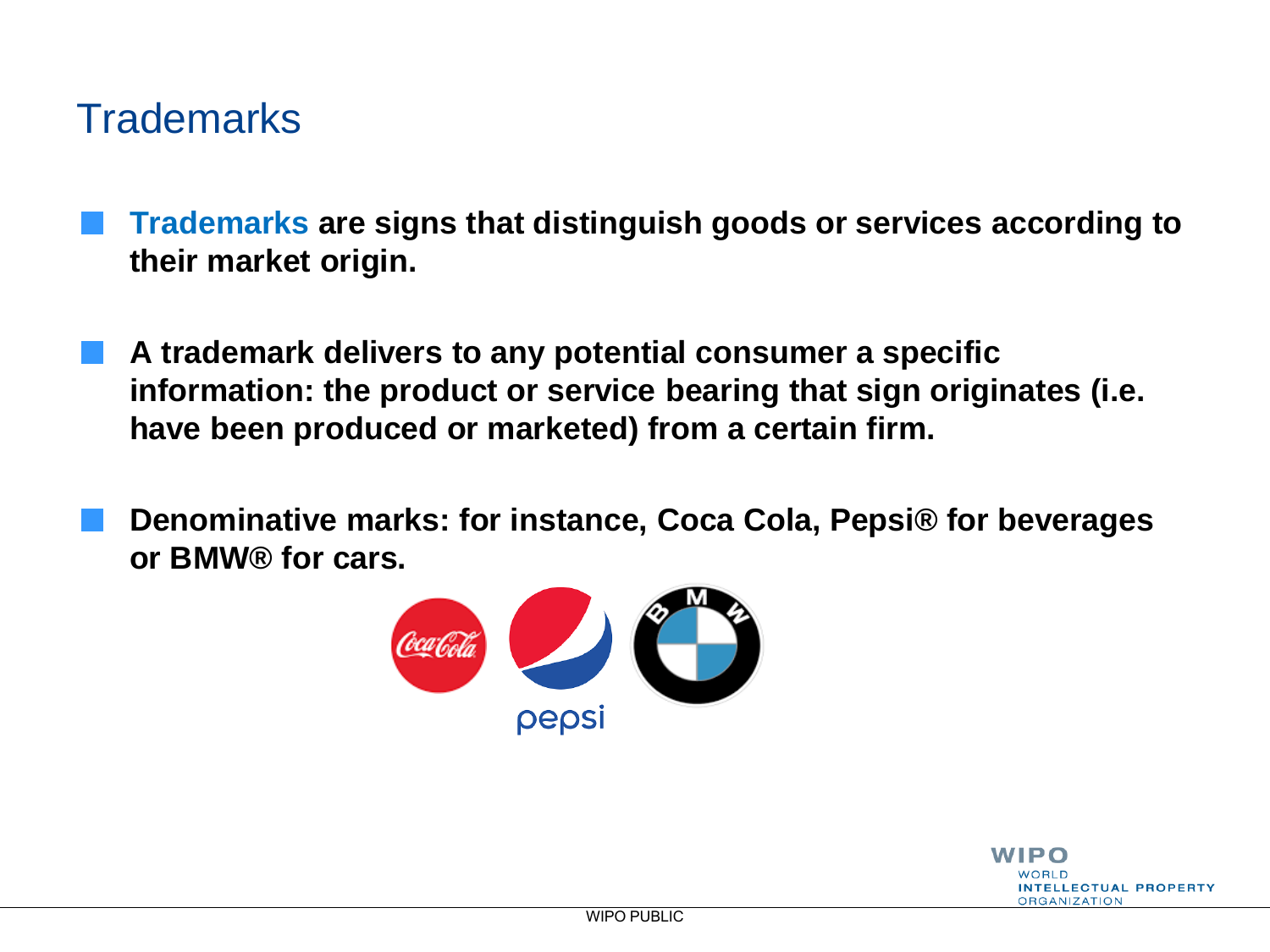### Geographical Indications

**A geographical indication is a distinctive sign used on goods that have a specific geographical origin and whose qualities or reputation depend on that place of origin: some examples are "Champagne," "Cognac," "Roquefort," "Chianti," "Pilsen," "Porto," "Sheffield," "Havana," "Tequila," "Darjeeling."**



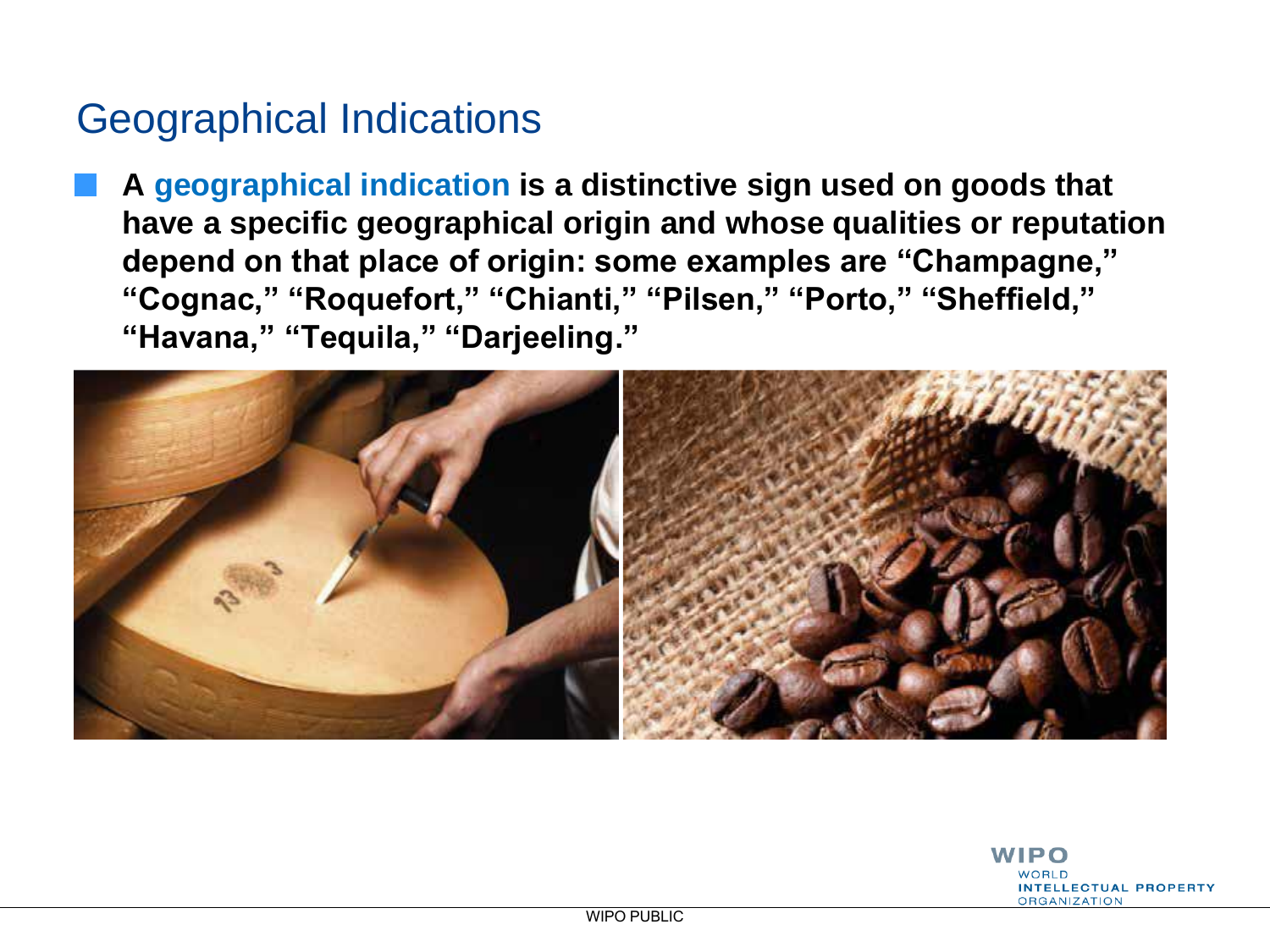# Geographical Indications

- **Most commonly, a geographical indication consists of the name of the place of origin of the goods.**
- **A legally recognized geographical indication has the effect of giving the regional or local producers an exclusive right to use the indication in the countries which are bound by the relevant bilateral, regional and multilateral agreements.**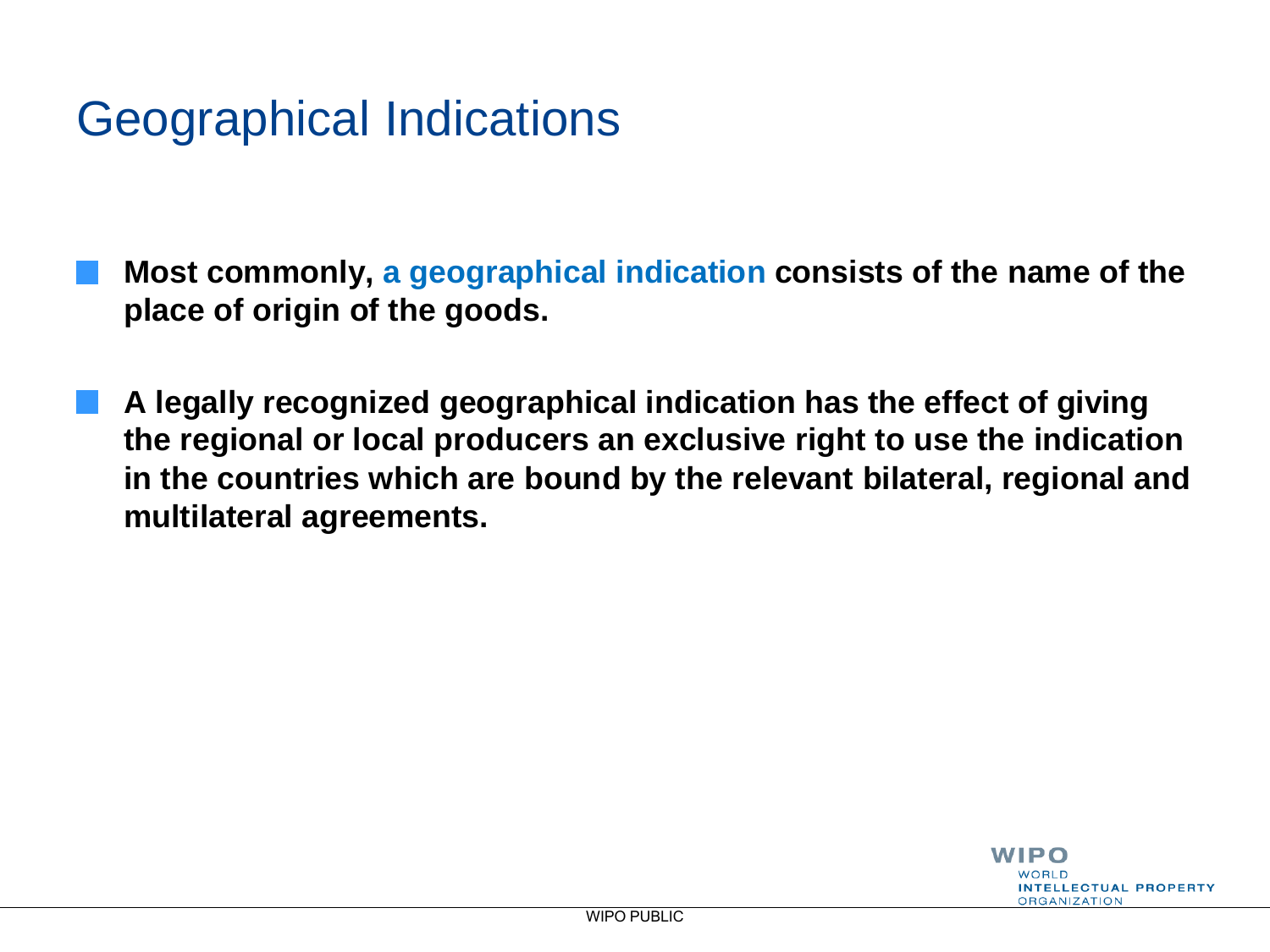### Geographical Indications

**For a GI to be successful, four components are essential:**

- **Strong organizational and institutional structures to maintain, market, and monitor the GI.**
- **Equitable participation among the producers and enterprises in a GI region. participating residents should share reasonably costs and benefits and in the control and decisions regarding their public assets**
- **Strong market partners committed to promote and commercialize over the long term.**
- **Effective legal protection including a strong domestic GI system**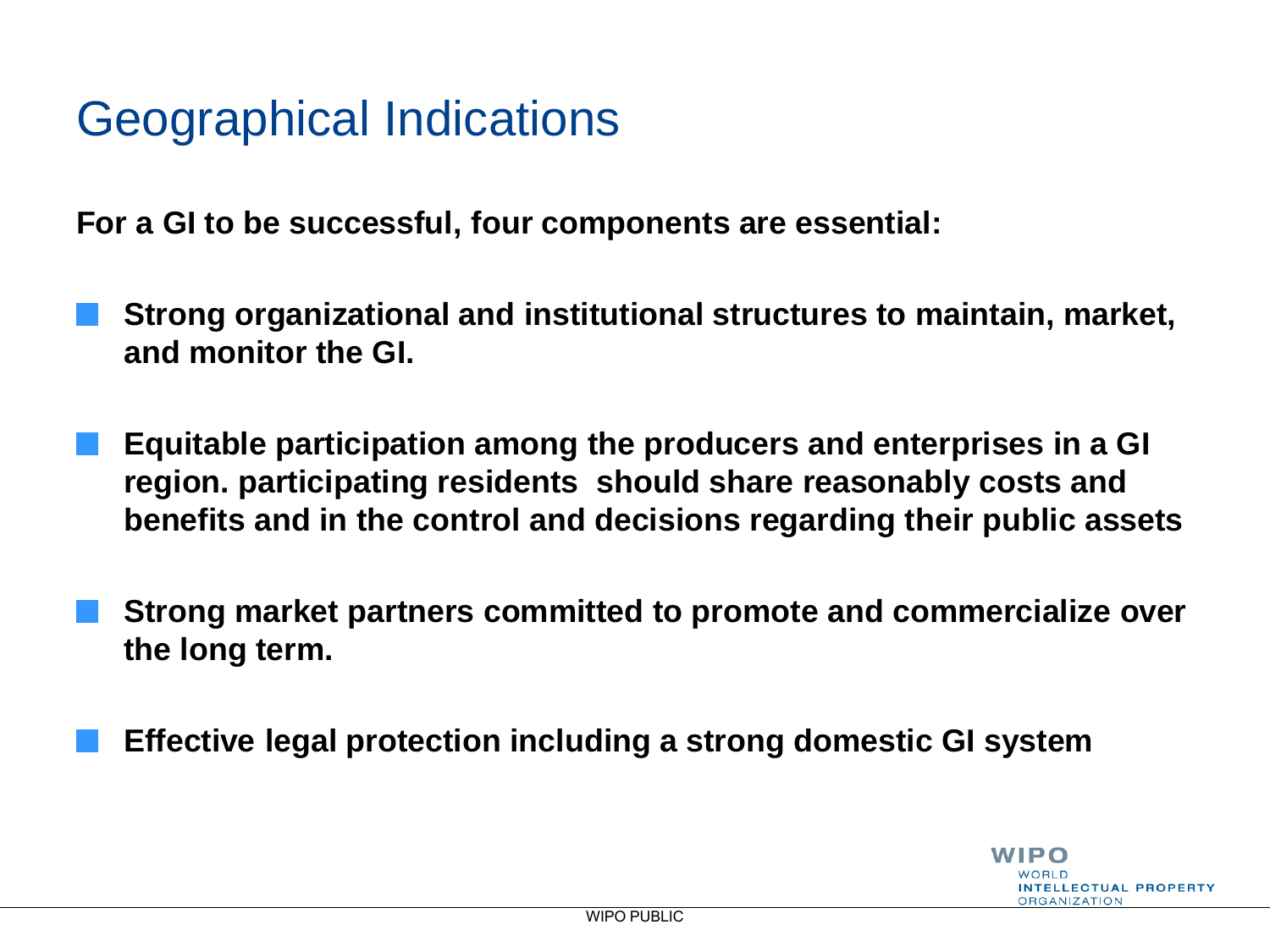### Industrial Designs

- **An industrial design contributes to making certain products distinguished from others, It usually refers to the ornamental or aesthetic aspects of a product**
	- **When an industrial design is protected, the owner – the person or entity that has registered the design – is assured an exclusive right against unauthorized copying or imitation of the design by third parties. This helps to ensure a fair return on investment.**



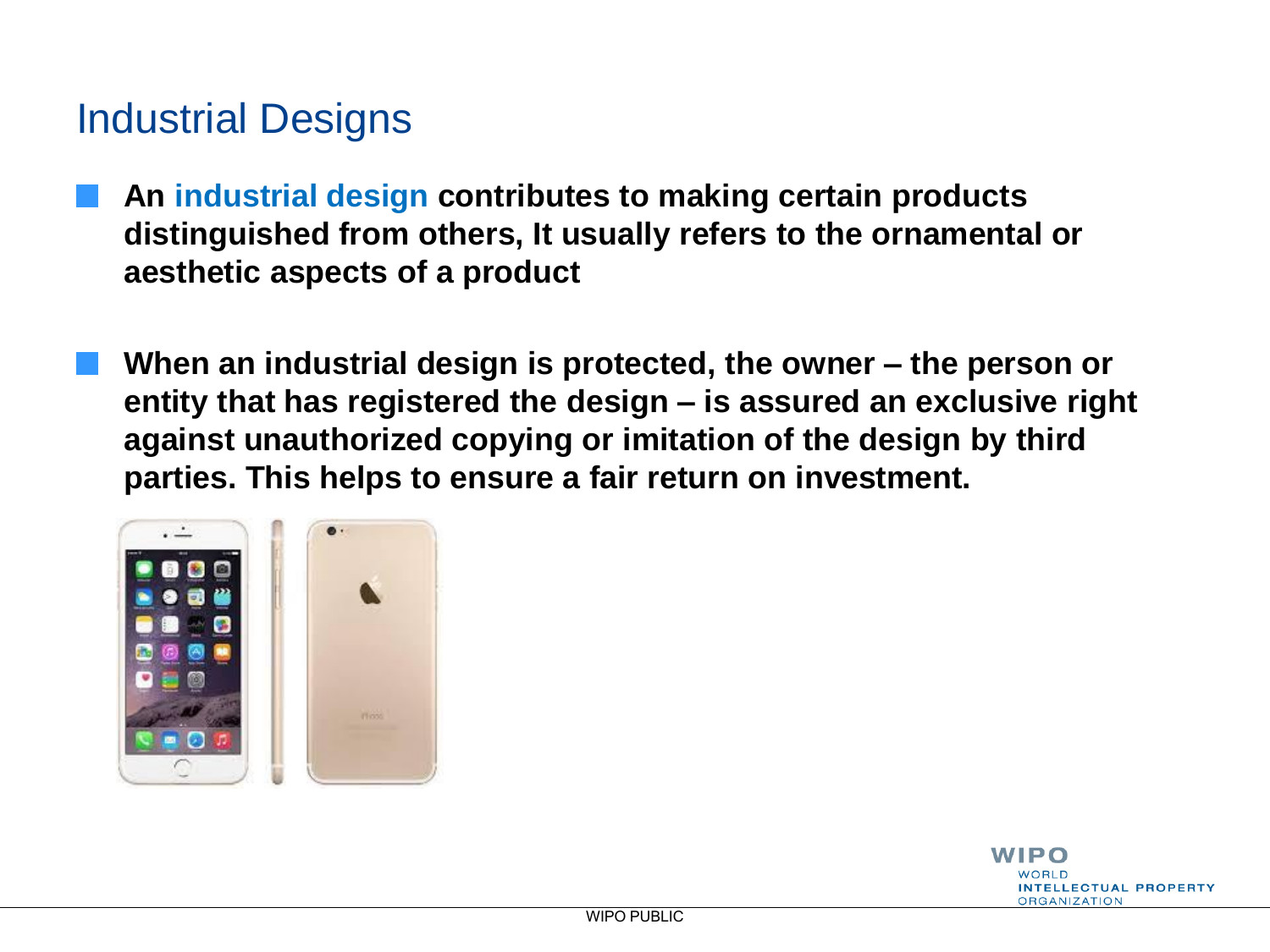# **Branding**

- **Trademarks, geographical indications and industrial designs are powerful tools for branding.** 
	- **Brand names supported by trademarks, geographical indications and industrial designs have become the most valuable assets of a growing number of companies, often exceeding the value of their physical assets.**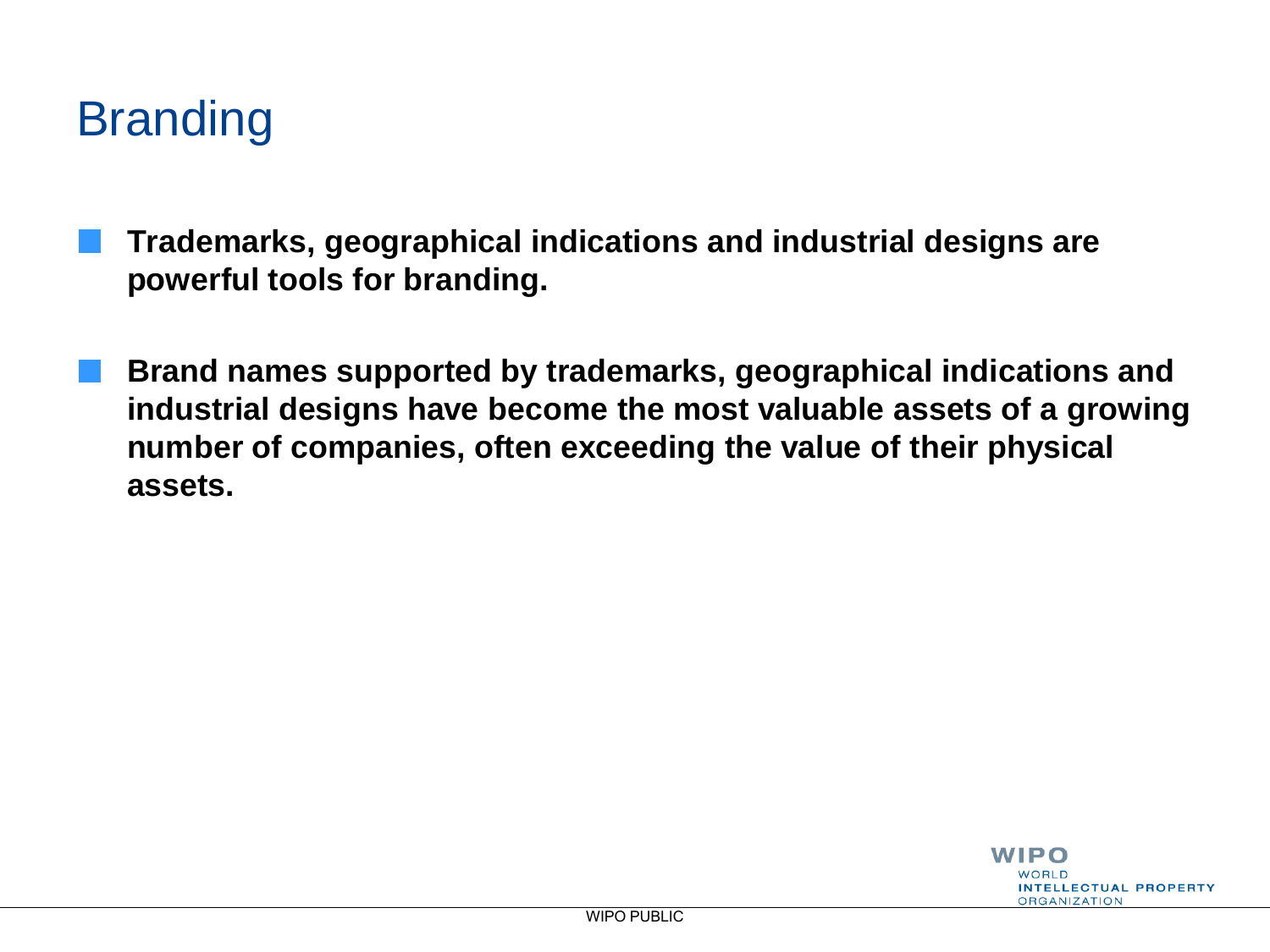# Importance of Branding for SMEs

- **Constantly changing environment in today's economy**
- **Intense competition due to globalization**
- **Increasingly challenging for enterprises to maintain long term success and growth**
- **Society and economy has become more knowledge-based, with the business relying more on their intangible assets. The value of the company increasingly depends on its novel ideas (innovation) and distinctive value (brand).**
- **Without distinct features, without a clear vision or mission, or without the stable value based on innovation and brands enterprise would not be able to grow or stand out**